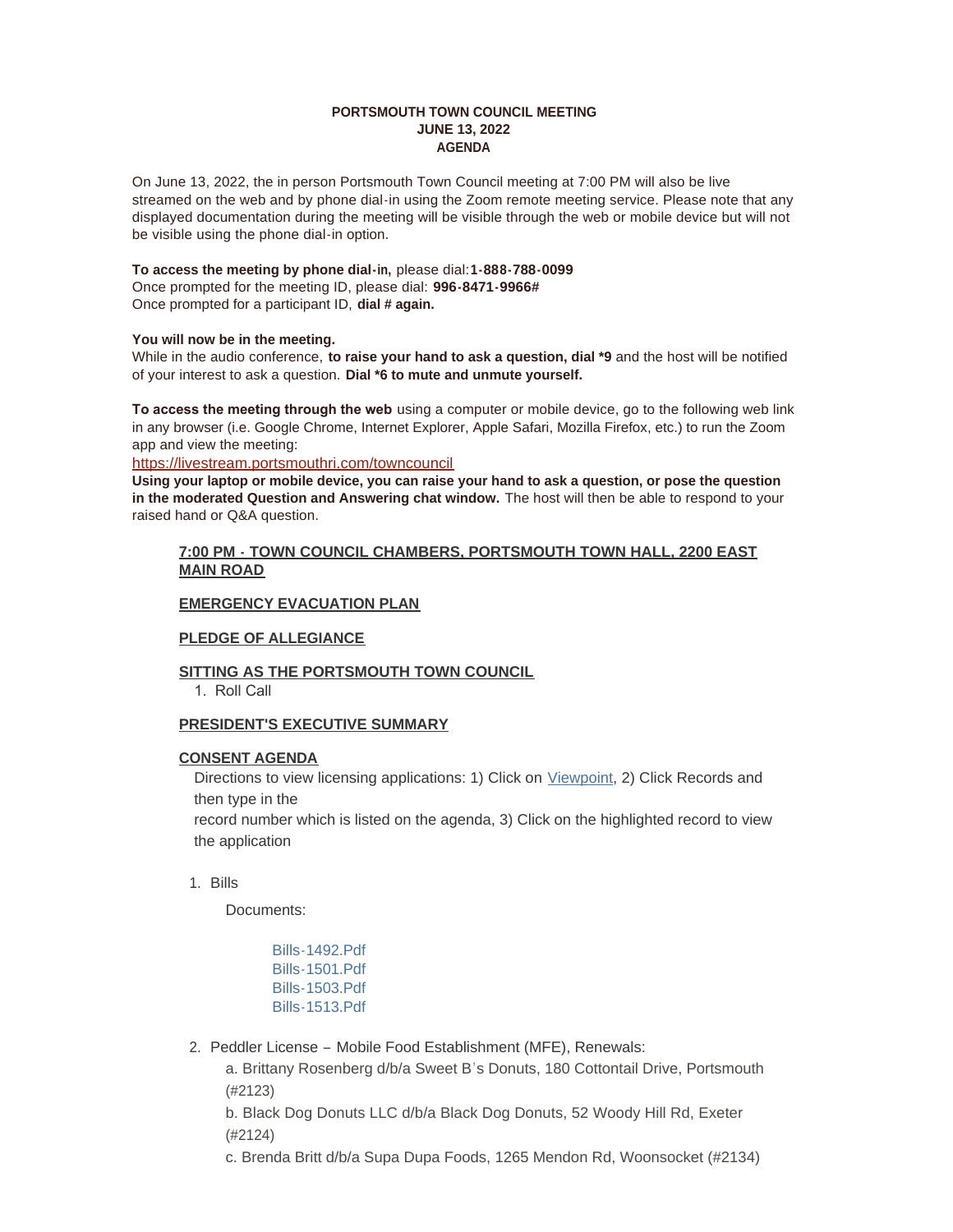# **SITTING AS THE BOARD OF LICENSE COMMISSIONERS**

Directions to view licensing applications: 1) Click on *[Viewpoint](https://portsmouthri.viewpointcloud.com/search)*, 2) Click Records and then type in the

record number which is listed on the agenda, 3) Click on the highlighted record to view the application

- 1. Entertainment License Fee Waiver Requested: Portsmouth Portuguese American Citizens Club (PPACC), 35 Power Street, for the St. Anthony Feast, July 14-18, 2022, 8:00am – 1:00am (#2119)
- 2. Victualler License Fee Waiver Requested: Portsmouth Portuguese American Citizens Club (PPACC), 35 Power Street, for the St. Anthony Feast, July 14-18, 2022, 8:00am – 1:00am (#2137)
- 3. Peddler License Mobile Food Establishment (MFE), New:

a. Joshua Berman d/b/a Little Fish Tacos and Ceviche, 47 Walnut Street (#2122) b. Milk Caffe & Catering d/b/a Milk Caffe, 567 South County Trail #110, Exeter (#2125)

c. Domenic Daniel d/b/a The Daily Grind, 654 Central Avenue, Unit 4, Pawtucket (#2129)

- 4. Peddler License, Annual:
	- a. Opt LLC d/b/a Opt Eyewear Boutique, 138 Wayland Ave, Providence (#2133) b. Lisa Mackey Design, 1005 Main St #116, Pawtucket (#2135)

## **ADJOURN**

## **MINUTES**

5/23/22

Documents:

# [M 5-23-22.Pdf](https://www.portsmouthri.gov/AgendaCenter/ViewFile/Item/9125?fileID=12143)

## **TOWN ADMINISTRATOR'S REPORT**

- 1. Community Electricity Aggregation Plan update
- 2. Dog Park grant announcement
- 3. Collective Bargaining update
- 4. School Bond update
- 5. RI Town & City Clerks' Association Annual Meeting
- 6. Juneteenth holiday

## **RESIGNATIONS AND APPOINTMENTS**

1. Resignations: Parks and Recreation Committee – P. Smalec, J. Williams

Documents:

[Resign-Parks And Rec-Smalec.pdf](https://www.portsmouthri.gov/AgendaCenter/ViewFile/Item/9104?fileID=12108) [Resign-Parks And Rec-Williams.pdf](https://www.portsmouthri.gov/AgendaCenter/ViewFile/Item/9104?fileID=12109)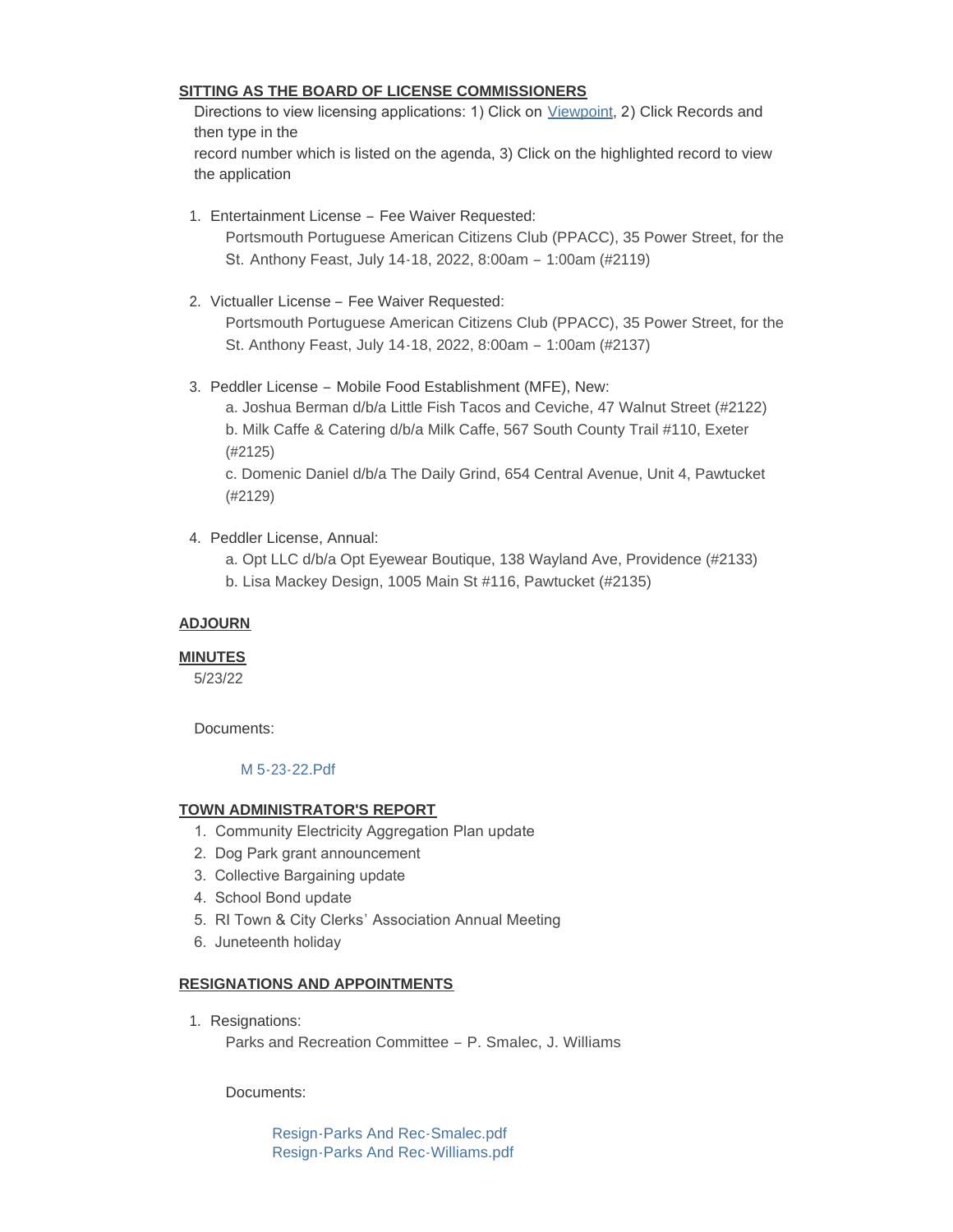2. Appointment:

Economic Development Committee (6 vacancies)

Documents:

### [Appt-EDC-Mineau.pdf](https://www.portsmouthri.gov/AgendaCenter/ViewFile/Item/9105?fileID=12110)

### **OLD BUSINESS (DISCUSSION/ACTION)**

1. Solar 101 - The Solar Ordinance Explained. / G. Crosby (10)

Documents:

[Solar - TC Memo.pdf](https://www.portsmouthri.gov/AgendaCenter/ViewFile/Item/9106?fileID=12111) [Solar 1 - Zoning Ordinance Outline.pdf](https://www.portsmouthri.gov/AgendaCenter/ViewFile/Item/9106?fileID=12112) [Solar 2 - Ord. No. 2020-12-14 \(1\).Pdf](https://www.portsmouthri.gov/AgendaCenter/ViewFile/Item/9106?fileID=12113) [Solar 3 - Ord. No. 2021-11-08.Pdf](https://www.portsmouthri.gov/AgendaCenter/ViewFile/Item/9106?fileID=12114) [Solar 4 - Ordinance Impacts.pdf](https://www.portsmouthri.gov/AgendaCenter/ViewFile/Item/9106?fileID=12115) [Solar 5 - Zoning Map.pdf](https://www.portsmouthri.gov/AgendaCenter/ViewFile/Item/9106?fileID=12116) [Solar 6 - Map 5 - 5.1 - Current Non-Residential Zoning Districts 36x48.Pdf](https://www.portsmouthri.gov/AgendaCenter/ViewFile/Item/9106?fileID=12176)

### **NEW BUSINESS (DISCUSSION/ACTION)**

1. Request Approval Of Expansion Plan For The Dog Park. / Dog Park Committee (10) Documents:

> [Dog Park Building Community.pdf](https://www.portsmouthri.gov/AgendaCenter/ViewFile/Item/9107?fileID=12117) [Dog Park Plans.pdf](https://www.portsmouthri.gov/AgendaCenter/ViewFile/Item/9107?fileID=12118)

2. Request Approval Of Conceptual Design Services For The Stone Bridge. / B. Woodhead (5)

Documents:

[Stone Bridge Conceptual Design Quotes Memo.pdf](https://www.portsmouthri.gov/AgendaCenter/ViewFile/Item/9108?fileID=12119) [Stone Bridge 1 PARE Corp.pdf](https://www.portsmouthri.gov/AgendaCenter/ViewFile/Item/9108?fileID=12120) [Stone Bridge 2 AI Engineers.pdf](https://www.portsmouthri.gov/AgendaCenter/ViewFile/Item/9108?fileID=12121) [Stone Bridge 3 VHB Engineers.pdf](https://www.portsmouthri.gov/AgendaCenter/ViewFile/Item/9108?fileID=12122)

3. Request Approval To Collaborate With The Bristol Police Department On A One-Year Pilot Program For Automatic License Plate Readers (ALPR) To Be Installed On Either Side Of The Mt. Hope Bridge To Aid In Suicide Prevention. / B. Peters (10)

Documents:

[ALPR 1 Memo.pdf](https://www.portsmouthri.gov/AgendaCenter/ViewFile/Item/9109?fileID=12123) [ALPR 2 Policy.pdf](https://www.portsmouthri.gov/AgendaCenter/ViewFile/Item/9109?fileID=12124) [ALPR 3 Flock Safety Company Description.pdf](https://www.portsmouthri.gov/AgendaCenter/ViewFile/Item/9109?fileID=12125) [ALPR 4 Flock Safety FAQs.pdf](https://www.portsmouthri.gov/AgendaCenter/ViewFile/Item/9109?fileID=12126) [ALPR 5 ACLU Letter.pdf](https://www.portsmouthri.gov/AgendaCenter/ViewFile/Item/9109?fileID=12127)

4. Request Approval For The Use Of ARPA Funds For A Skid Pump, Portable Garage And Portable Fire Pump For Hog Island For A Total Cost Of \$23,252. / P. Ford (10)

Documents:

[Hog Island Funding Request.pdf](https://www.portsmouthri.gov/AgendaCenter/ViewFile/Item/9111?fileID=12129)